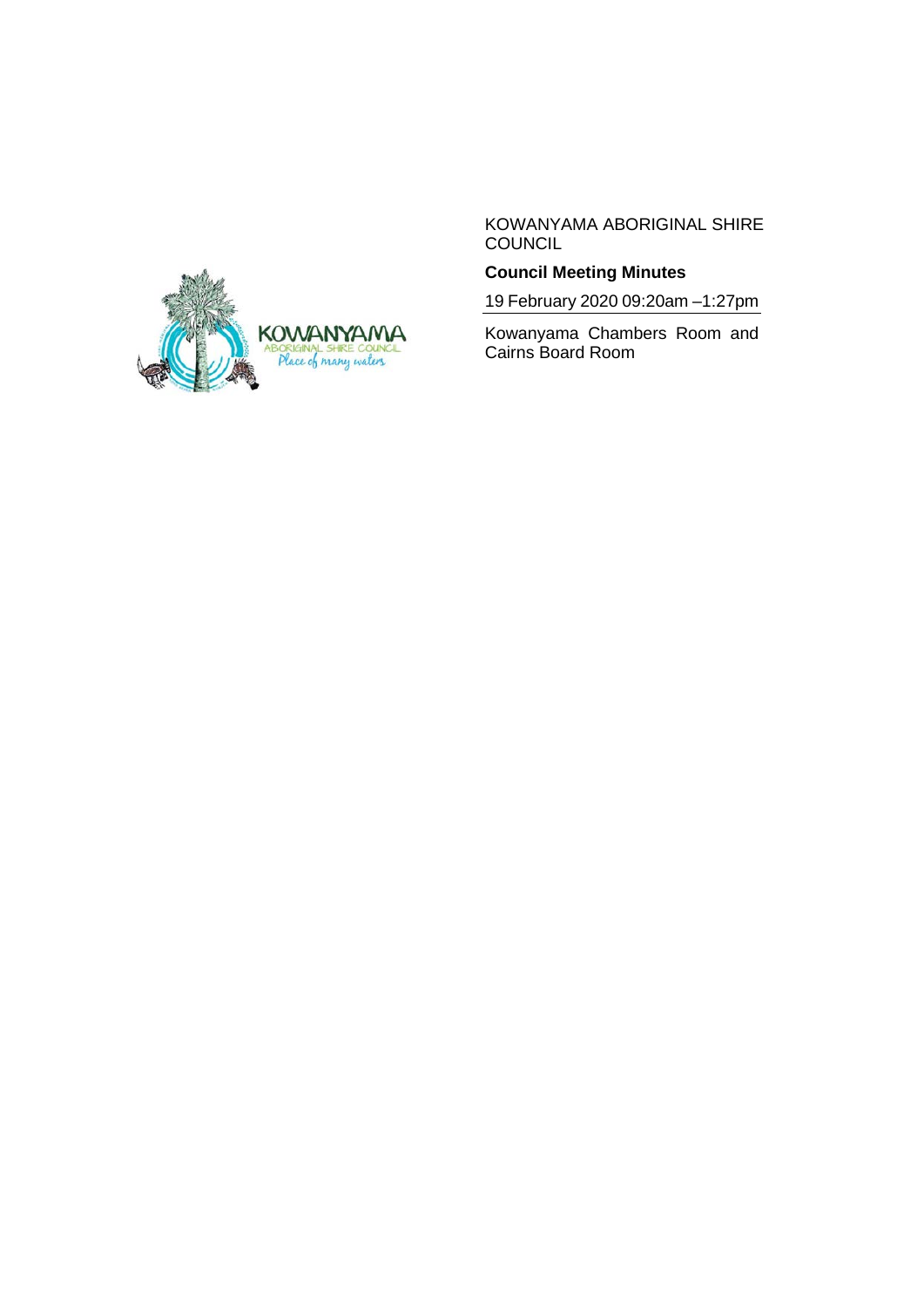# **Present:**

## **Councillors**

Mayor Michael Yam (Chair) – Cairns Boardroom Cr Territa Dick (Deputy Mayor) – Cairns Boardroom Cr Aaron Teddy (Councillor) – Cairns Boardroom Cr John Fry (Councillor) – Cairns Boardroom Cr Wendy Wust (Councillor) – Cairns Boardroom

# **Executive**

Gary Uhlmann, Chief Executive Officer Andrew Hay, Executive Manager Finance (EMF) Jacqui Cresswell, A/Executive Manager Infrastructure Works Projects, (A/EMIWP) Kevin Bell, Executive Manager Community Services (EMCS)

## **Apologies**

Katherine Wiggins, Executive Manager Governance and Operations (EMGO) Caroline Smith, A/Executive Manager Human Resources (A/EMHR)

## **Other**

Stuart Dechan (COO) and Naomi Shiels (GM) from Skytrans attended the Cairns Boardroom to discuss some concerns and issues raised by community. Maintenance was a big issue for them in the past and they have now outsourced their maintenance requirements, scheduling and better communications is foremost. Naomi has put a proposal forward for a tender for catering on board the flights which has been raised by members of the public. A checkbox for Drug and Alcohol has been added to the dangerous goods section of the booking requirement.

We have their assurance that the fares weren't going to jump up. Their explanation of how it works was appreciated by Council.

## **Action Item**

EA – Clarify what email address's changes to schedules and flights are going to.

## **1) Welcome & Apologies**

The Mayor welcomed Councillors to the meeting.

## **3) Minutes from Previous Council Meetings**

| <b>RESOLUTION – Minutes</b>                                                  | <b>Moved Cr Fry</b>           |
|------------------------------------------------------------------------------|-------------------------------|
| Minutes from Council Meeting 29 <sup>h</sup> January 2020                    | <b>Seconded Cr Teddy</b>      |
| <b>Minutes</b><br>That the above minutes be adopted as true and<br>accurate. | <b>MOTION CARRIED:</b><br>All |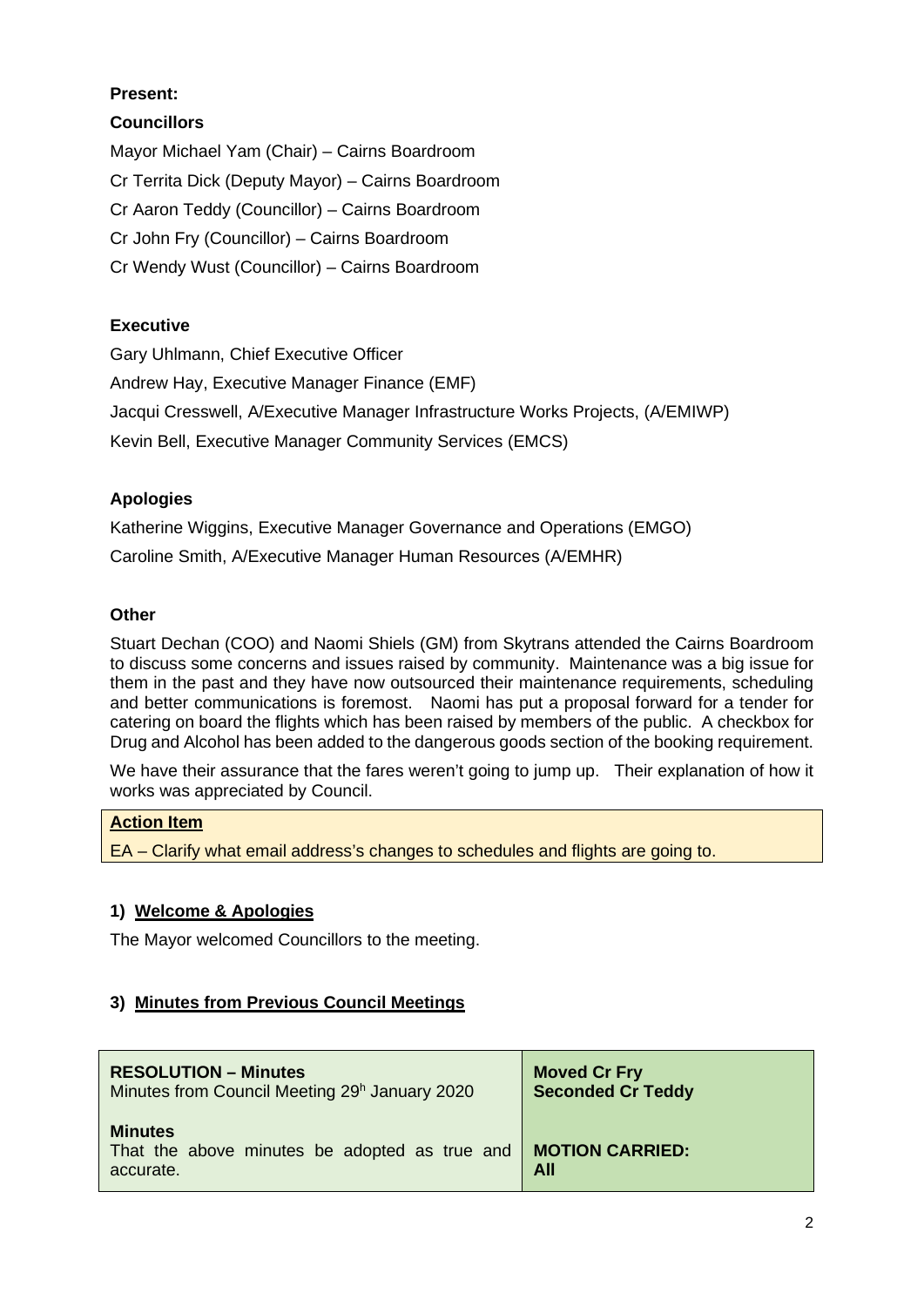## **4) Action Items from Council Meeting**

a) Mr Uhlmann presented the actions from the January Council meeting.

#### **Action Item**

EMCS – To ensure that the residents from Aurukun understand they have been provided with temporary accommodation for 12 weeks only. If they wish to become permanent residents of Kowanyama they need to be aware that they will be added to the bottom of the waiting list for public housing.

### **Action Item**

EMCS – liaise with the Cairns Council regarding procedures for our pool.

b) Mr Uhlmann presented the "All Current Action Items".

Councillors went through action items from previous meetings. No questions or comments were made on the outstanding items on the Register. Executive Team will continue working on the outstanding items to make sure that they are actioned in a timely manner.

### **5) Departmental Updates**

#### **CEO Update**

Mr Uhlmann thanked the Mayor and Councillors for the support they had given him since he arrived and made the observation that they were a committed, capable and honest Council who at all times had focussed on the needs and requirements of community.

As a result they have numerous achievements they can be proud of and a forward program of initiatives that they can also be proud of.

Two separate airlines have signalled that they are interested in putting together a proposal to serve the needs of the Kowanyama community in the future.

We have requested a joint review with DATSIP, QPS, and Justice of the current justice operating model within community to ensure that the Justice system is meeting the broader needs of community.

Visits

We have the Government Director General Champion Mr Damien Walker visiting Community on Thursday the 27<sup>th</sup> of February.

The Minister for Police and the Police Commissioner are scheduled to visit Community on either the 6, 7 or  $8<sup>th</sup>$  of April while visiting the Cape.

We are seeking to invite the Premier to community to officially open the new Airport Terminal, our new sporting complex and the Men's Centre.

A meeting is scheduled with the Sport and Recreation Committee, Councillors and Debbie Dixon-Searle (Justice Department) regarding the Alcohol Management Plan on the  $20<sup>th</sup>$  of February 2020.

*Cr Dick left room at 12.08 returned at 12.14pm*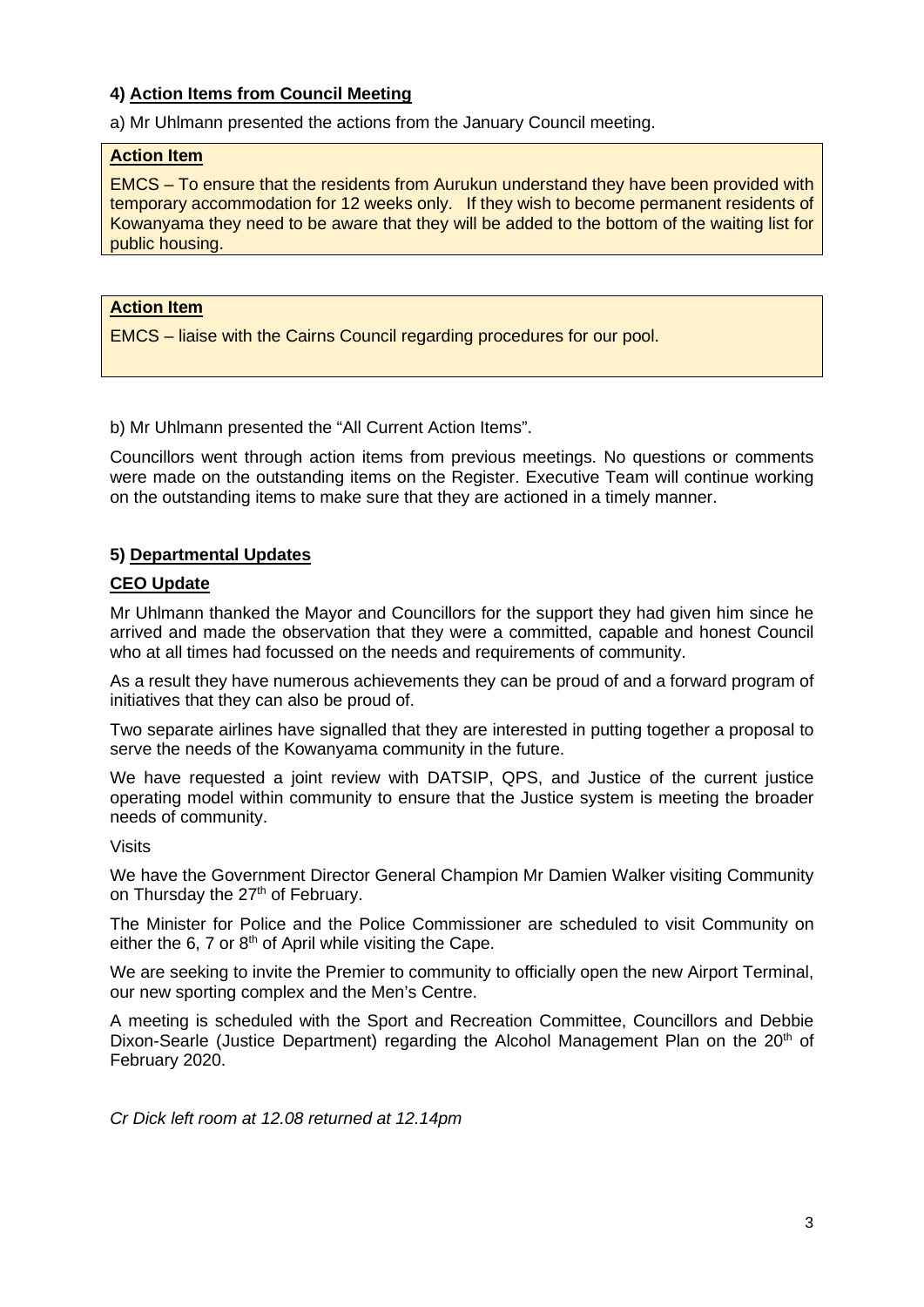# **Finance**

Mr Hay provided a monthly update for Finance.

Key points from the January 2020 YTD report are as follows:

- net operating result is a \$4,065k deficit
- actual net operating income is \$11,994k
- actual operating expenditure is \$16,059k
- untied Cash Funds balance is \$3,245k

*Mr Mayor left the room at 12.30pm – 12.37pm Cr Teddy left the room at 12.31pm – 12.36pm*

## **Governance and Operations**

Ms Wiggins provided apologies to the meeting. CEO provided an update.

## **Community Services**

Mr Bell thanked the Mayor and Councillors for their support since commencing in his role. He then provided a monthly update for Community Services.

January has been an exciting month for the Community Service business unit. Programs continue to be delivered to a high standard and we have seen a number of key positions advertised with recruitment well underway.

Aged Care – currently have 42 clients and due to the wet and sorry business the outings and activities were restricted for this month.

Women's Shelter - Kowanyama Women's Shelter staff worked extremely hard throughout January putting final touches on stage 2 accreditation.

Women's Meeting Place - Kowanyama Aboriginal Shire Council had no programs delivered over January due to the departure of the Coordinator. Council has since advertised the role and will begin to review applicants.

Family Engagement Officer - together with Sports and Recreation Officer's co facilitated "back to school" day for all Kowanyama boarding school children. Special thanks to the Rangers and local 51<sup>st</sup> Battalion for support of the day.

Centrelink - our Centrelink agents continue to assist community with all Centrelink services.

Sport Recreation and Youth Engagement/Playgroup - the team lead the "Back to School Day" event run from the new airport.

Post Office - looking to train more staff relief positions.

NDIS – The current coordinator is on leave, we have employed a temporary coordinator to work closely with EMCS to ensure operations remain smooth and consistent and to review the current operating model.

RIBS Radio - EMCS and Radio announcer are working closely to lock in timeslots for live radio and pre-recorded messages to go to air to promote what's happening in Kowanyama.

Community Police - Community Police continued to support community through January.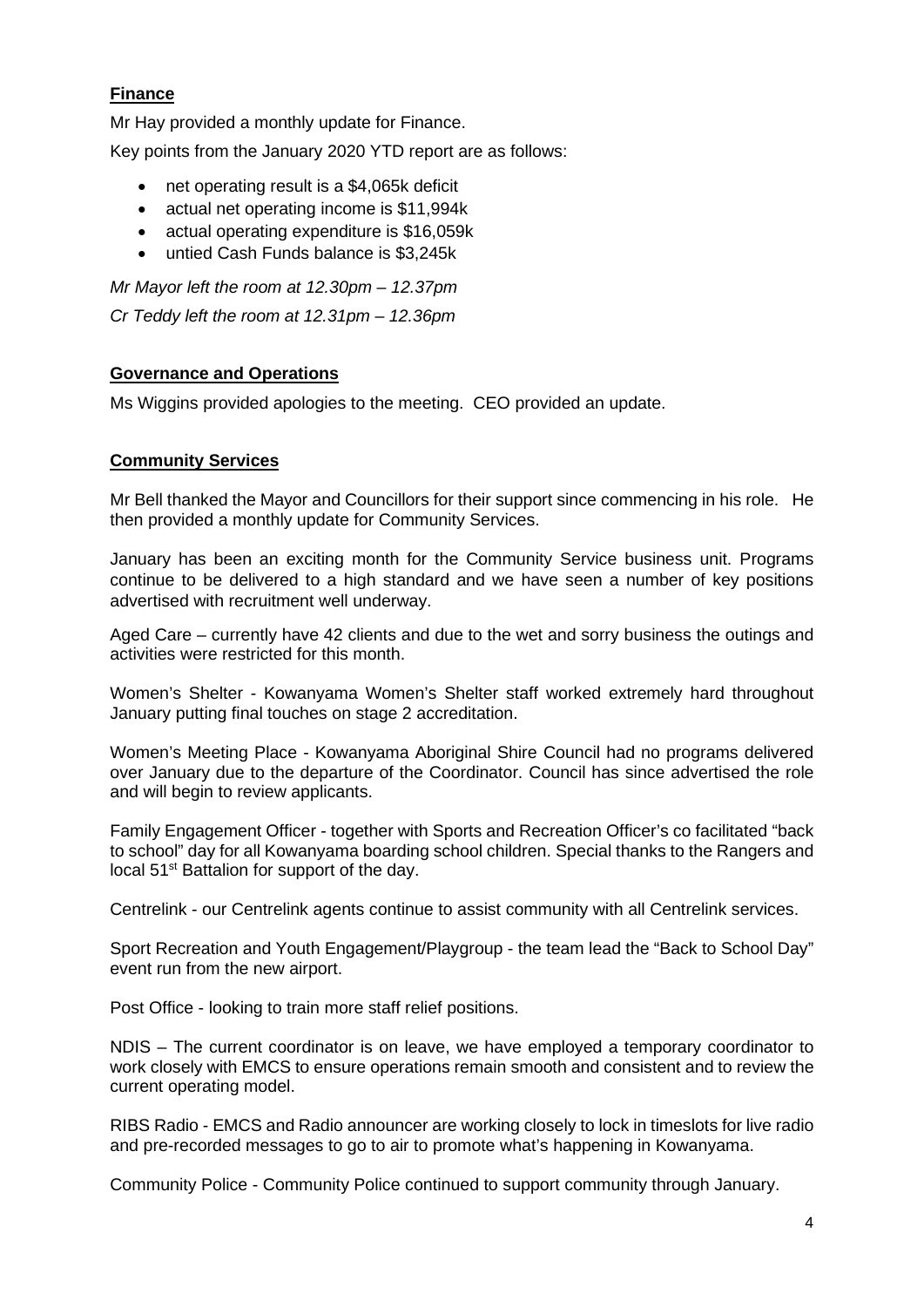### *Cr Teddy left the room at 1.04pm – 1.10pm*

#### *Cr Fry left the room at 1.17pm – 1.19pm*

It was noted that the grant funding for RIBS is due to cease on the 31<sup>st</sup> of August, 2020. We need to be aware that Pama Futures have been contracted by the Federal Government to facilitate a conversation with community on the best way to utilise all expiring grants funds in the future.

#### **Action Item**

Cr Teddy - speak with General Manager of Blackstar Radio regarding how they might help our community radio service

#### **Action Item**

All executives – Ensure Council is notified of decisions and actions within the various portfolios.

### **Infrastructure Works & Projects**

Ms Cresswell provided a monthly update for Infrastructure Works and Projects.

Works – Roads/Rangers/Parks & Gardens - the rangers, road crew and parks and gardens teams are working tidying and cleaning throughout community due to the wet and are in the process of maintaining the cattle grid. They are also assisting with maintenance works at the airport which should decrease wage costs there.

Works - Building Services - building works are progressing well, however with the wet season road closures no new major building upgrades can be started due to lack of materials.

Airport - there are a few minor defects with the new terminal which are still to be addressed. Waiting on a proposal from other airlines in regards to a second airline service to community.

Essential Services - new chlorinators are not working as efficiently as expected. A variation to ICCIP funding has been requested to cover these costs.

Workshop – the Manager is working hard to repair and maintain the fleet, which is old and in need of replacement, however, due to budget constraints this can't happen in the short term.

#### **Human Resources (EMHR)**

Mr Uhlmann presented the report.

Staff numbers: 128

Current advertised Vacancies: 3

Current Workers Compensation Claims: nil

#### **Training:**

First Aid Training arranged for March 2020 Rangers to complete remaining units of Cert III Agriculture in March

Snake Handling Training – Rangers, Parks and Gardens, Roads Crew and Airport Staff (awaiting *confirmation of dates*)